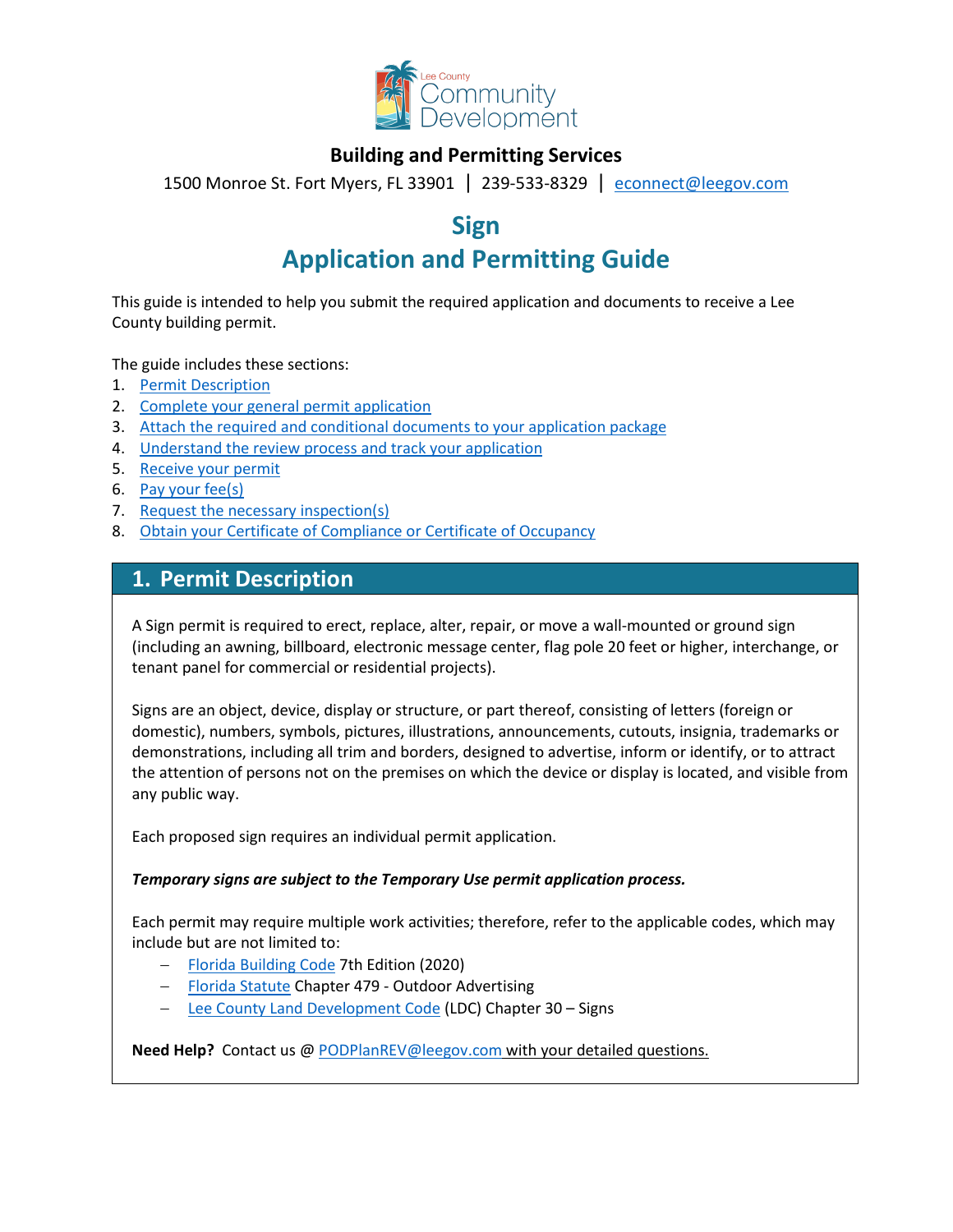## <span id="page-1-0"></span>**2. Complete the General Permit Application**

*A complete application package consists of the application (paper or online) and all required supporting documents.*

All applicants are encouraged to use Lee County's eConnect online permitting system to apply for permits. **CONTRACTORS ARE REQUIRED TO USE ECONNECT.**

#### **A. Paper Application Package**

Paper applications can only be submitted by Owner-Builders. Complete the [paper application](https://www.leegov.com/dcd/PermittingDocs/SignPermitApplication.pdf) and attach all of the required and conditional documents described in this guide, including the [Owner-](https://www.leegov.com/dcd/PermittingDocs/OwnerBldrDisclosure.pdf)[Builder Disclosure Statement.](https://www.leegov.com/dcd/PermittingDocs/OwnerBldrDisclosure.pdf) INCLUDE THREE COLLATED SETS OF PLANS for paper submissions.

A paper application package must be submitted in person to the Building Department. The office is located at the Lee County Public Works Building, first floor, 1500 Monroe St., Fort Myers, FL 33901.

#### **B. eConnect Application Package (Electronic Submission)**

**Register for eConnect**

To apply for a Lee County permit online, you must first register at [eConnect.](https://accelaaca.leegov.com/aca/) Instructions for **New Users: Register for an Account** are included on the eConnect login page.

Review th[e eConnect Users Guide](https://www.leegov.com/dcd/Documents/eServ/eConnect/eServicesGuide.pdf) for more details about using eConnect.

Also see **eConnect Instructions** highlighted throughout this guide.

#### **eConnect Steps**

Once you have logged into [eConnect,](https://accelaaca.leegov.com/aca/) select the *Permitting* menu to *Create an Application*. Review the general disclaimer terms and select the checkbox to *Continue Application*.

#### **1. Select a Record Type**

On the *Select a Record Type* screen, select **Other** >> **Sign**. Or search on the term Sign. Select the radio button and *Continue Application*.

- **2. Provide the Property Information** (\* indicates required fields) to identify the property for which the permit will be used. Lookup the property information using one of the options below, then click *Search:*
	- Address (using the required fields Street No., Street Name); or
	- Parcel (using Parcel Number).

**eConnect Instructions:** If multiple addresses are found, they will be displayed in the *Address Search Result List.* Use the radio button to select the desired record, then click *Select.*

Once search results are displayed, the other fields on the screen will automatically populate. Review information for accuracy and *Continue Application.*

#### **3. Applicant and Contacts**

If a licensed contractor is providing the service for this permit, they must have either a Stateissued license registered with Lee County or have a Lee County-issued certificate of competency. Both require a current Certificate of Insurance for liability and workers' compensation AND/OR a current workers' compensation exemption status with the State of Florida. Verify Lee County contractor registration at **Contractor Search** or contact Contractor Licensing at [ContractorLicensing@leegov.com](mailto:ContractorLicensing@leegov.com) or 239-533-8895.

Note: If the applicant is an owner-builder and not a licensed contractor, an Owner-Builder [Disclosure Statement](https://www.leegov.com/dcd/PermittingDocs/OwnerBldrDisclosure.pdf) must be attached to the application.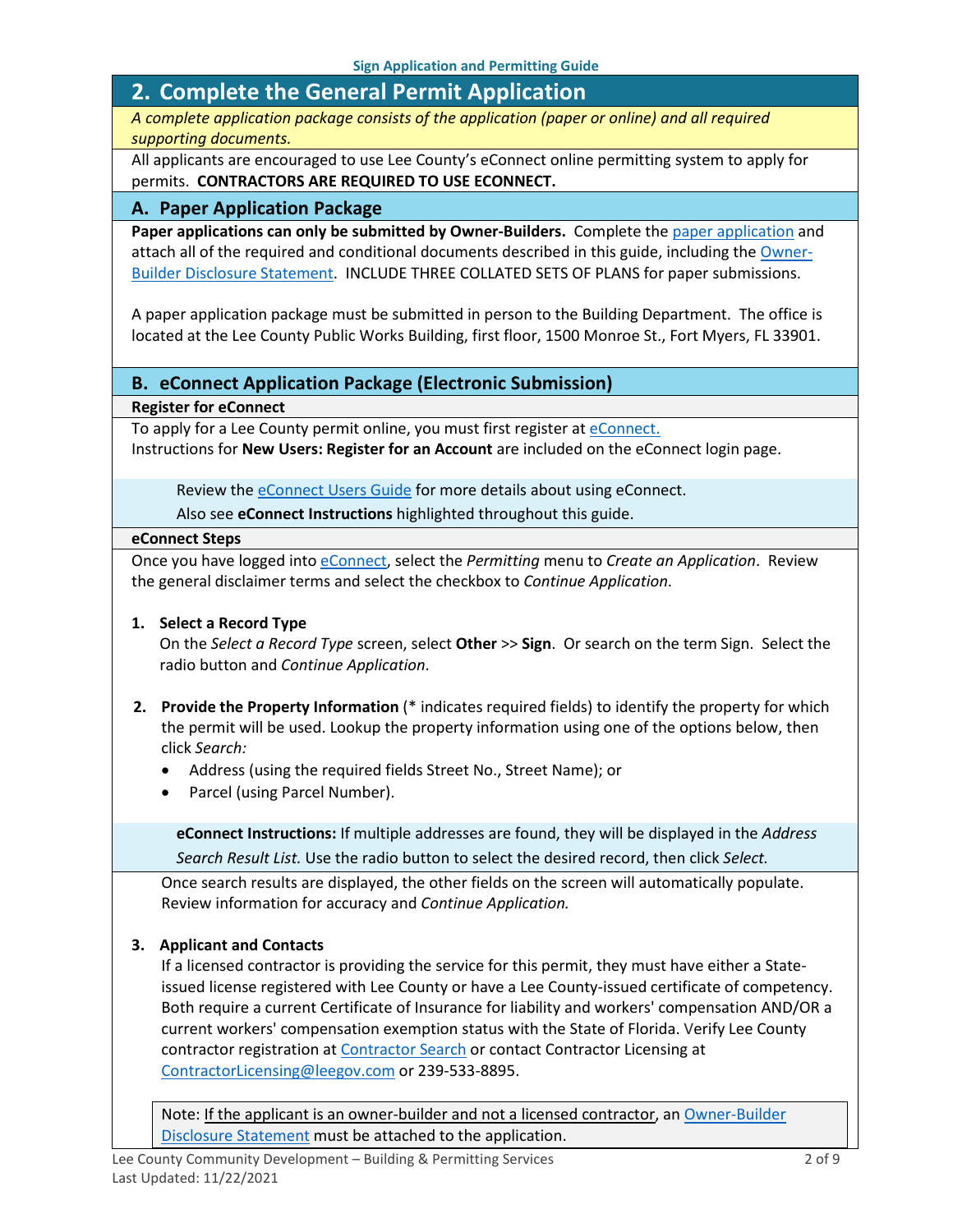To associate the Applicant and Contact(s) with the permit application, use either: *Select from Account* or *Add New*.

Note: The Applicant listed in eConnect will receive all notifications from the County related to their application.

#### **4. Project Detail Fields**

Complete all applicable fields. An explanation of certain fields has been provided below for your reference.

- **Project Name:** What is the name of the project?
	- For Commercial Projects input the Project's Business Name (associated with the Business License) as the Project Name
	- For Residential Projects input the name of the community/subdivision or city as the Project Name
- **Brief Description of Proposed Work:** Provide enough detail for the reviewer to understand the permit-related details of the project and *Continue Application.*
- **Type of Permit:**

(Options: *Awning, Billboards, Electronic Message Center, Flag Pole (over 20 ft.), Ground, Interchange, Tenant, Panel, Wall*)

- **New Development:** (Options: *Yes or No*)
- **Private Provider Plan Review**: Is the plan being reviewed by a private provider? If yes, the Private Provider Compliance Affidavit and Notice to Building Officials of the Use Private Provider form must be submitted with this application. [Notice to Private Providers](https://www.floridabuilding.org/fbc/committees/Private_Providers/Private_Providers.htm) (Options: *Yes* or *No*).
- **Private Provider Inspections**: Will the project be inspected by a private provider?

Note: Private Provider Inspections are required if electing to use Private Provider Review services.

(Options: *Yes* or *No*).

- **Type of Action:** (Options: *Alter, Copy Change, Erect, Move, Repair, Tenant Panel*)
- **Type of Construction:** (Options: *Awning, Channel Letters, Concrete Block, Foam, Light Box, Metal, Other, Painted, Plastic, Wood*)
- **Class:**(Options: *Off-Site, On-Site, Temporary)*
- **Illumination:**(Options: *External, Fluorescent, LED, Neon, Non-Illuminated)*
- **Occupancy /BP#:**
- **Business Name:**
- **Directions:**

**Details**

• **Foundation:**

(Options: *Yes* or *No*).

- **Sign Area (SqFt):**
- **Height (Feet):**
- **Road Frontage on Plan (Linear Ft):**  (Options: *Yes* or *No*).
- **Building / Unit Frontage on Plan (Linear Ft):**  (Options: *Yes* or *No*).
- **Building / Unit Frontage on Plan:**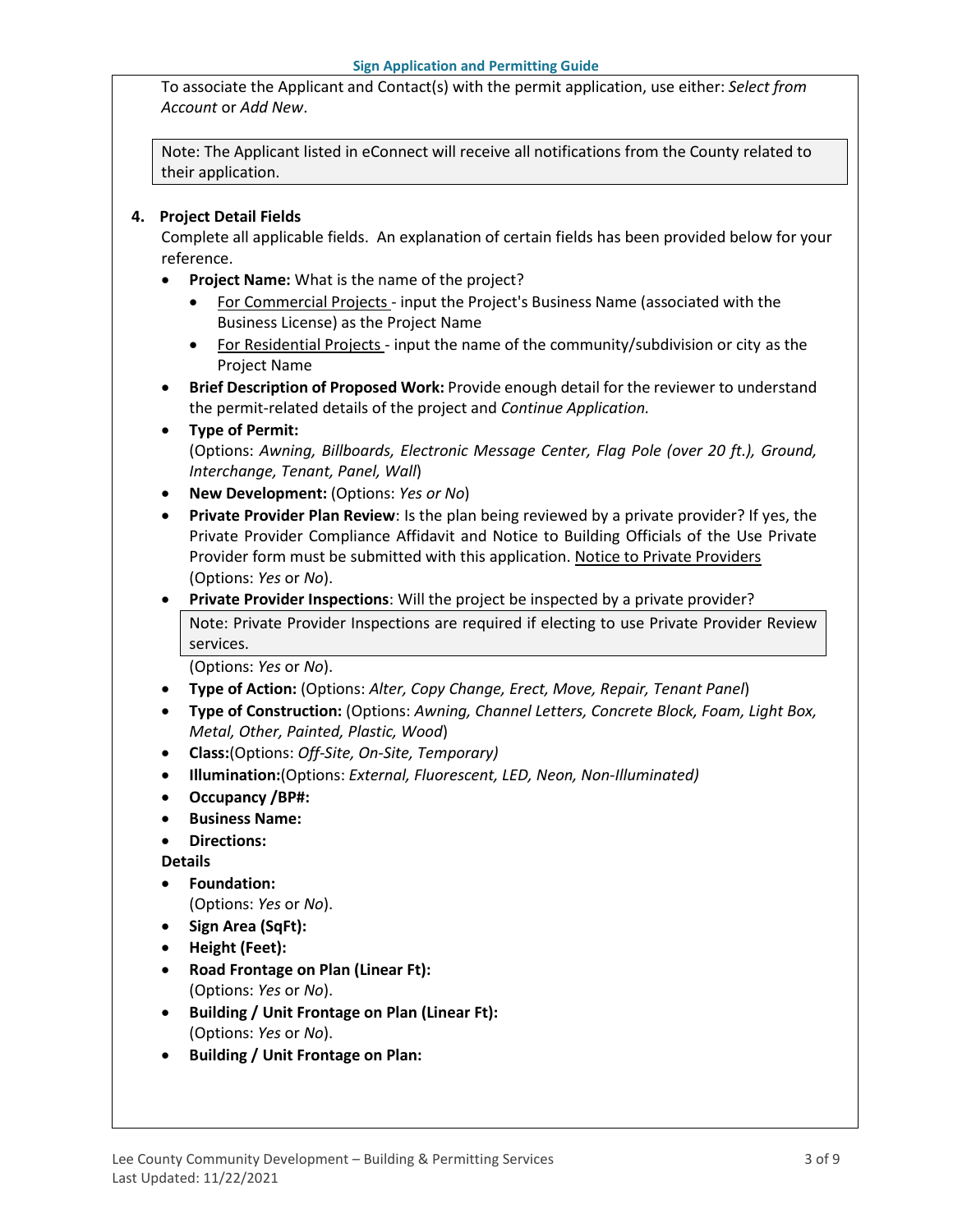#### **5. Attachments/Documents**

- For Electronic Submittals: In the *Attachments* window, *Add* the required and conditional documents.
- For Paper Submittals: Provide the completed application, the Owner Builder Disclosure Statement and any other required and conditional documents.

(Use list of documents in Section 3.)

## <span id="page-3-0"></span>**3. Attach Required and Conditional Documents**

*Notice: Lee County may request additional supporting documentation to process the permit. Additional restrictions applicable to this property may be found in public records, and there may be additional permits required from other governmental entities such as water management districts, state or federal agencies.*

#### **Required Documents**

#### **1. Certificate of Occupancy**

Submit proof that the business or residential structure for which the sign is being erected has been properly permitted. This can include:

- A Certificate of Occupancy, which is issued from a building permit;
- Certificate of Use, which is issued from a Use Permit with the same name and address as the sign; or
- Consent to Erect a Sign, which must be signed and submitted within the application.

#### **Ground Signs**

#### **2. Details**

Prepare to include:

- Height, and if it is 6 feet or higher, engineering is required in compliance with current Florida Building Code;
- Dimensions of the structure; and if it is a monument sign, dimensions of the text area are required;
- Sign text;
- Construction material and attachment details for the foundation; and
- Illumination detail, if applicable.

**Tips:**

- A ground sign is dependent on the type of development and the amount of street frontage available subject to LDC Section 30-152 and 30-153.
- Commercial, multiple-occupancy complexes with more than five businesses are subject to LDC Section 30-153(2).
- Multiple-occupancy complexes with five or fewer businesses and individual businesses are subject to LDC Section 30-153(3).

### **3. Site Plan (Ground Sign)**

Showing:

- Location;
- Road frontage of property in linear feet;
- Setbacks from road right-of-way;
- Side setbacks; and
- Building location.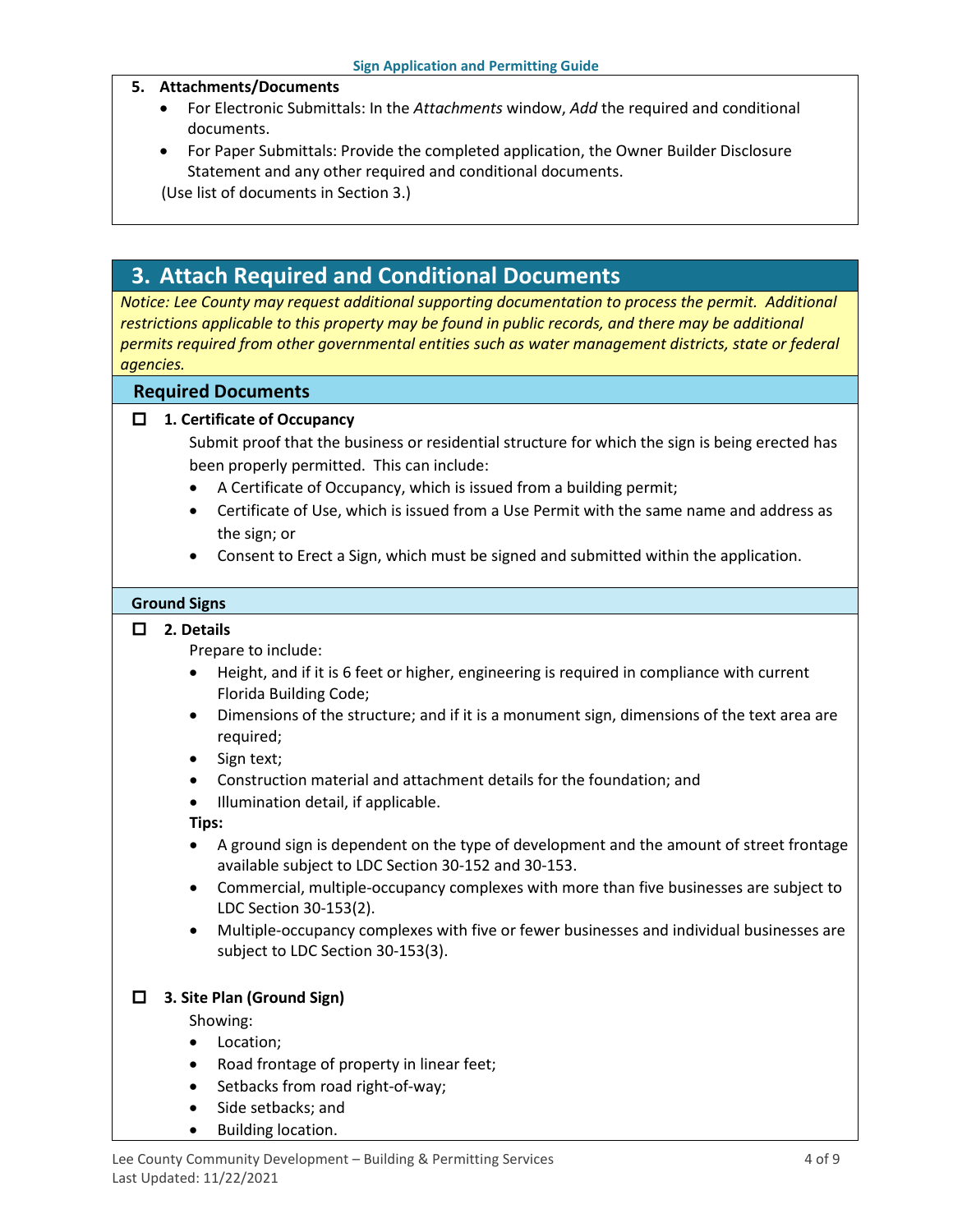#### **Wall Signs**

#### **4. Details**

Prepare to include:

- Wall elevations with dimensions of the wall below the roof line;
- Sign location on wall with sign dimensions measured to the highest and widest points of the sign;
- Sign text; and
- Attachment details for foundation.

#### **Tips:**

- A wall sign is limited to 10% of the wall area on which it is proposed to be located.
- The wall area includes the area of the building between principal front building (or unit) corners from the ground to the roofline.

### **Electrical Signs**

### **5. Details**

Prepare to include:

- The Underwriters Laboratories (UL) number; and
- Electrical detail, including source.

### **Tips:**

- If there is no existing electrical source, an electric permit will be required.
- If the sign includes NEON, an electric permit is required.
- A sign installer who holds a Sign Erection Electrical License (SE) may pull the electric permit for the connection of the sign. Others must subcontract the electric.

## **Conditional Required Documents**

### **6. No Rise Certificate**

If work is being done within a regulatory Floodway and involves land disturbing activity (e.g. moving dirt), including fill, new construction, substantial improvements, and other development, an analysis is required showing that the proposed work will not increase the base flood elevation. The analysis (known as a No-Rise or No-Impact Certification) is to be submitted, reviewed, and subsequently approved by the Floodplain Administrator. This analysis must be signed and sealed by a Florida licensed engineer and is to be submitted with the Site Plan. Please review this website for more information:

<https://www.leegov.com/dcd/flood/firm/zones/regulatoryfloodway/>

To determine if the parcel for your worksite is in a Floodway, go to the LeeSpinS website [\(https://leegis.leegov.com/LeeSpInS/\)](https://leegis.leegov.com/LeeSpInS/); search by STRAP #, Folio ID, Owner, or Address – results returned with icons across the bottom; click on the Flood Info icon; then click on Flood Info to retrieve a report; in the 3<sup>rd</sup> column of the FIRM Floodway row you will see either 'FLOODWAY', 'OUTSIDE FLOODWAY', or the name of a Municipality (such as 'City of Fort Myers'). FLOODWAY means that your parcel is in a Floodway; OUTSIDE FLOODWAY means that your parcel is not in a Floodway; and the municipality name means that you will need to contact that municipality to determine if your worksite is in a Floodway. You may also see a percentage (%) next to FLOODWAY or OUTSIDE FLOODWAY. These numbers show the percentage of the parcel that is in, or out of, the Floodway. ● 葉 ← 74

Select this icon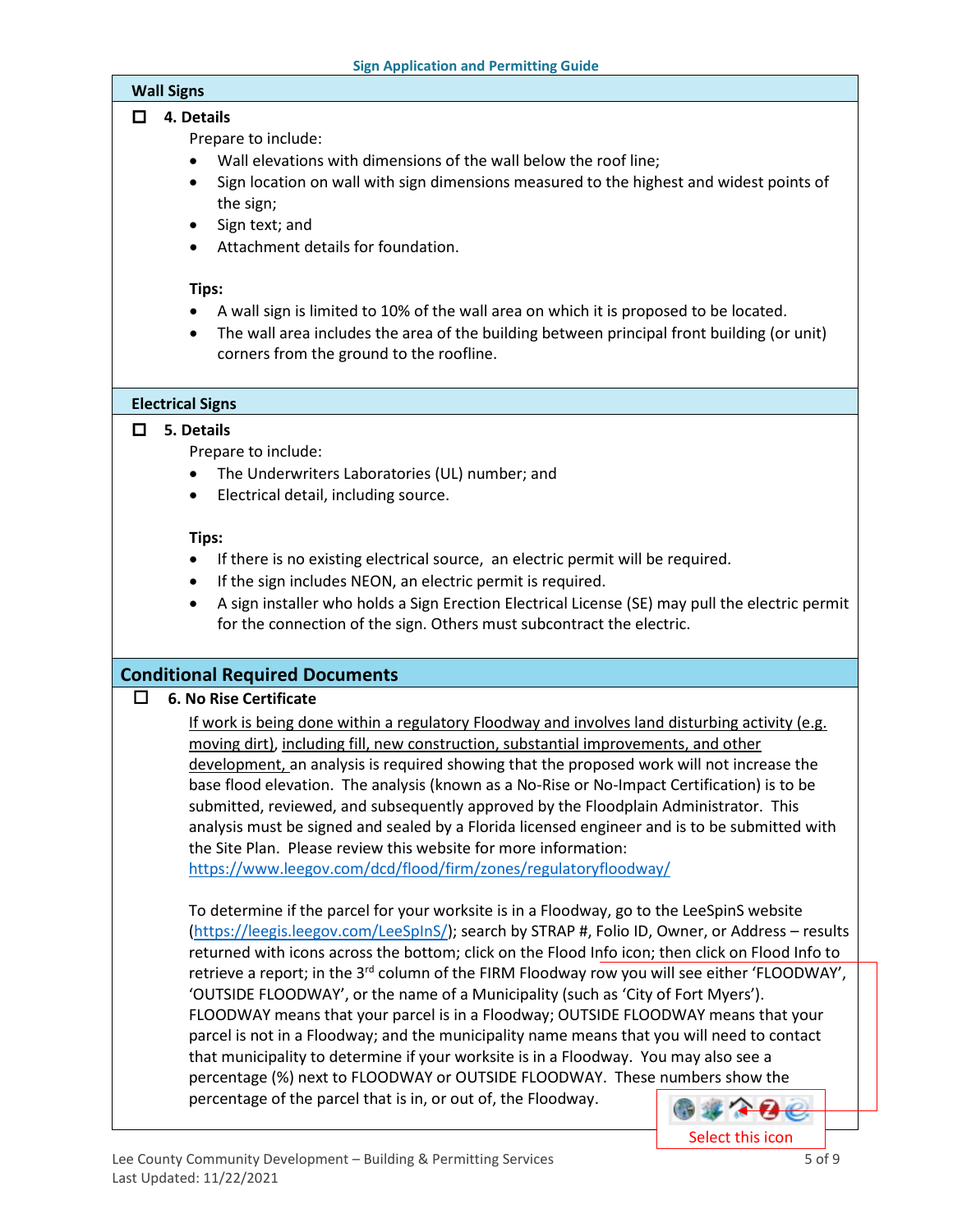Lee County contact information: (239) 533-8585

Municipality contact information:

• City of Bonita Springs (239) 444-6150

• City of Cape Coral (239) 574-0553 • City of Fort Myers (239) 321-7925 • City of Sanibel (239) 472-3700 • Village of Estero (239) 221-5036 • Town of Fort Myers Beach (239) 765-0202 **7. Owner-Builder Disclosure Statement** If the installer is not using a licensed contractor and will act as an owner-builder, submit an [Owner-Builder Disclosure Statement.](https://www.leegov.com/dcd/PermittingDocs/OwnerBldrDisclosure.pdf) **8. Proof of Ownership** If the ownership information on the permit application does not match the property owner information on the Lee County Property Appraiser's website [\(http://www.leepa.org\)](http://www.leepa.org/), submit proof of ownership, for example, a recorded Warranty Deed. **9. Electrical Permit** If there is no existing source of electricity for the sign or if the sign includes NEON; apply for and include an approved electric permit. **10. Historical Architectural Review.**  If the project is within a Historic District or is a Designated Historic Property, follow the regulations for **Designated Historic Districts** on the Lee County website. Please contact [DCDHistoric@leegov.com](mailto:DCDHistoric@leegov.com) if you have questions. **11. Notice of Commencement** If project value is \$2,500 or more, submit the completed [Notice of Commencement](https://www.leegov.com/dcd/PermittingDocs/NoticeofCommencement.pdf) to the Lee County Clerk of Court to provide notice that improvement will be made to a real property. **Permit cannot be issued until this notice is recorded with the Lee County Clerk of Court. Tip:** Complete this as soon as possible; the lack of a Notice of Commencement submission commonly holds up issuance of the permit.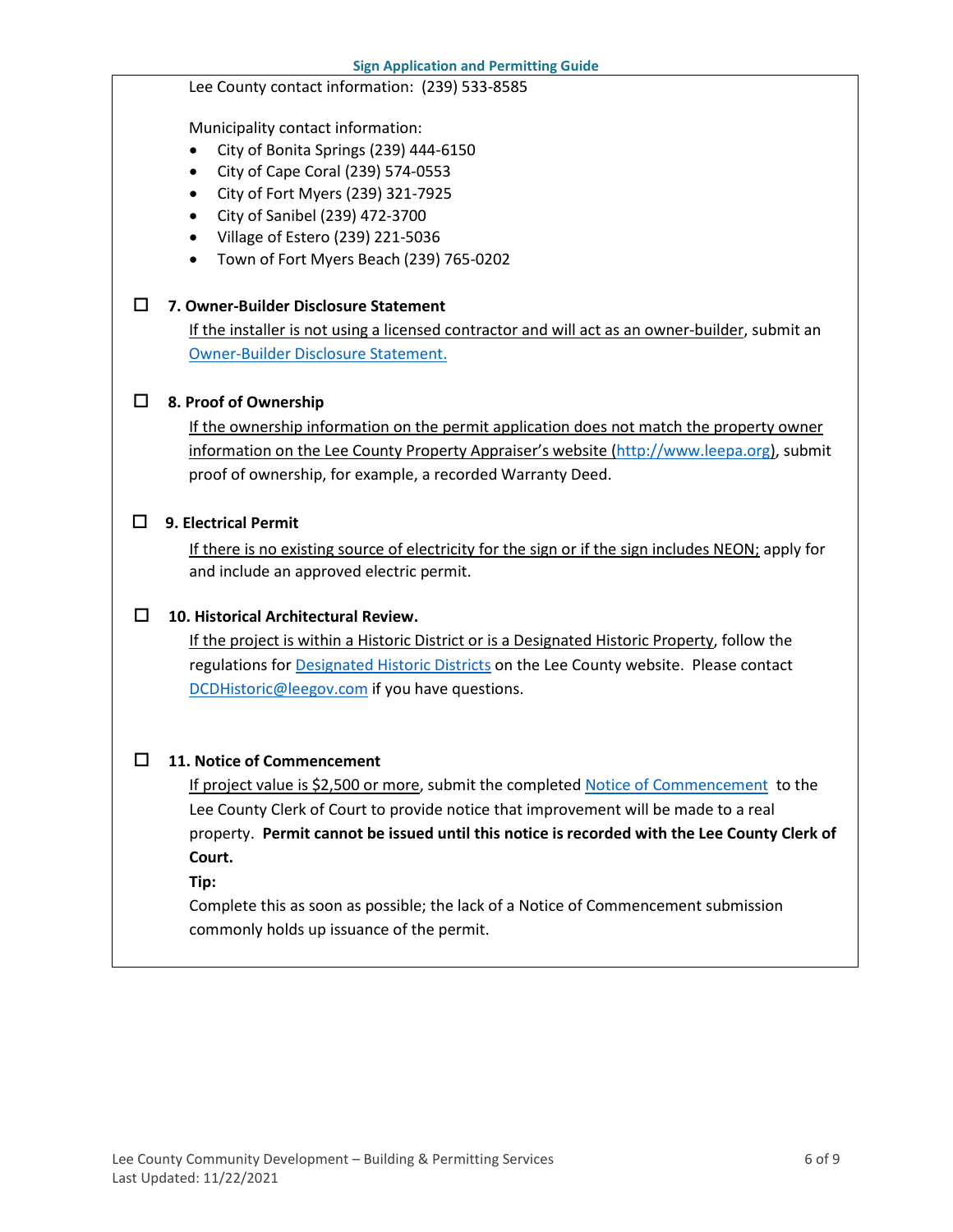## <span id="page-6-0"></span>**4. Understand the Review Process and Track Your Application Completeness Check**

When the application package is first received, it is reviewed for completeness to determine that the general application is complete and that all required documents, signatures, and seals are attached. If the package is incomplete, the applicant must provide missing information before the application package can be forwarded for review.

#### **Application Review**

Complete applications are forwarded to multiple functional areas for review.

- eConnect applications can be reviewed simultaneously by the required reviewers.
- Paper applications are reviewed by one person at a time and must be physically handed off among the required reviewers.

Applicants can use [eConnect](https://accelaaca.leegov.com/aca/) at any time to track the progress of the application record through the process, for both Electronic and Paper submittals.

**eConnect Instructions:** Search for your permit application using *My Records*, the *Global Search* or the *Search Applications* under the *Permitting* menu. Click on the record number for your permit application to see the Records Status, Conditions and Record Details.

#### **Notice of Rejection**

If applicable, the final reviewer consolidates all comments and an email notice is sent to the applicant.

**Rejection Notice:** A rejection notice will be sent to the applicant with specific points of failure that must be corrected and resubmitted for approval. Applicants have 30 days to address the points of failure and to resubmit information and documentation. A cover letter addressing the points of failure is required with the resubmittal.

- **Resubmitting an Application via eConnect:** To update the required information and to ensure correct versioning in eConnect, **attachments that are resubmitted should have the same file name as the original.**
- **Resubmitting a Paper Application:** Bring updated documentation to the first floor of the Lee County Public Works Building, 1500 Monroe St., Fort Myers, FL 33901.

#### **Notice of Approval**

**File Verification - Notification**: Staff completes a final document review to determine any outstanding documents and invoice all applicable fees. The "Ready Sheet" outlining outstanding fees and required documents is emailed to the applicant.

## <span id="page-6-1"></span>**5. Receive Your Permit**

Applicants who applied electronically may access their permit(s) and approved plans from [eConnect.](https://accelaaca.leegov.com/aca/)

**eConnect Instructions:** Search for your permit application using *My Records*, the *Global Search* or the *Search Applications u*nder the *Permitting* menu. Click on the record number for your permit application, and select *Attachments.* All documents will be listed. Choose the *Actions*  drop-down to review document details. Click on the document name to open or save.

For Paper Applications: The permit and approved plans are issued in person at the Lee County Public Works Building, 1500 Monroe St., Fort Myers, FL 33901.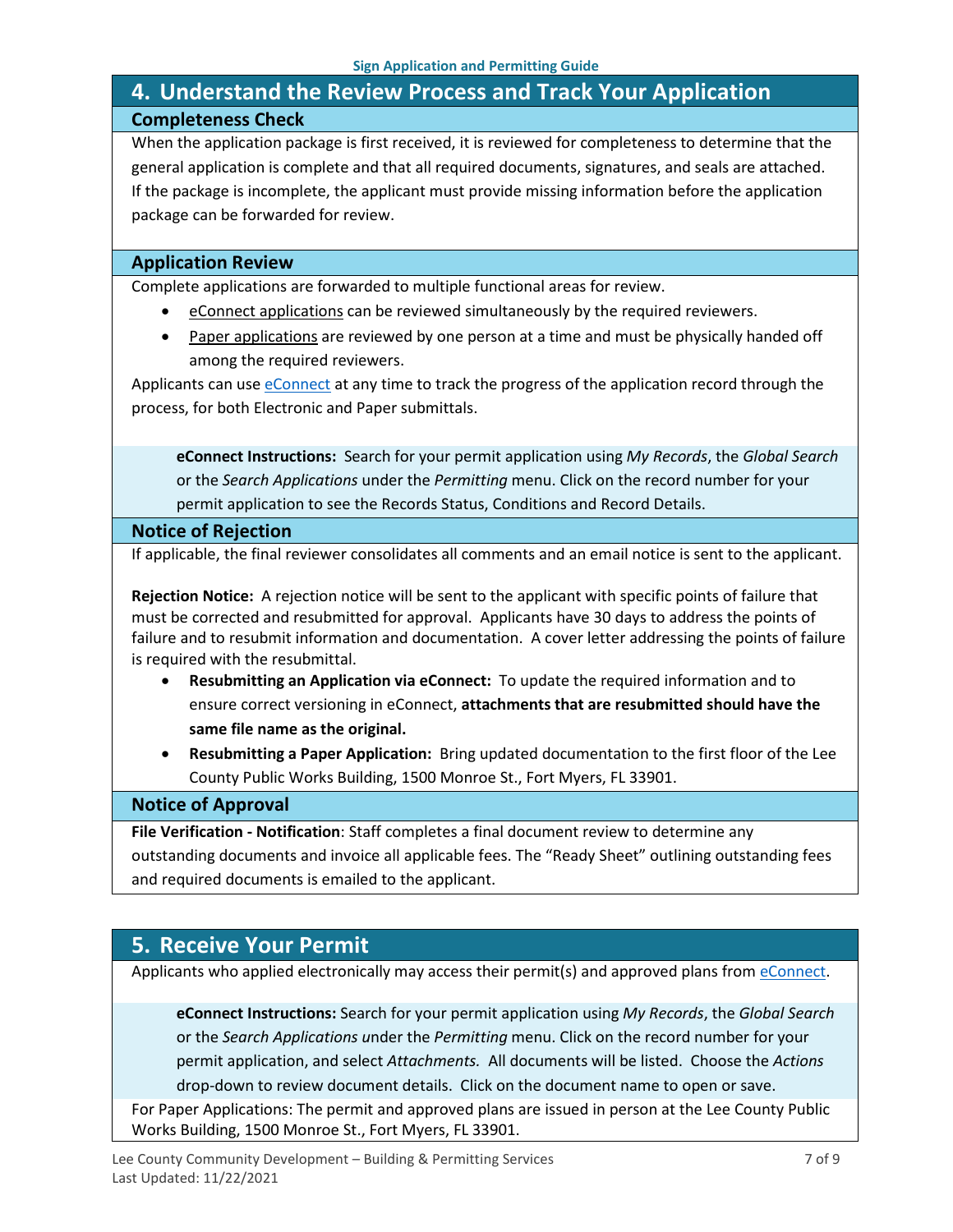Note: Owner-Builders are required by Florida Statute to **personally appear** at the Lee County Public Works Building, 1500 Monroe St., Fort Myers, FL 33901 to sign for the building permit regardless of how it was submitted.

Issued permits must pass at least one inspection within 180 days from issuance or the permit will expire.

## <span id="page-7-0"></span>**6. Pay Your Fee(s)**

All payments must be received prior to scheduling an inspection.

#### **Payment Options:**

- Make payments through [eConnect](https://accelaaca.leegov.com/aca/)
- Deliver the payment in person to the Lee County Public Works Building, 1500 Monroe St., Fort Myers, FL 33901
- Make a credit card payment by phone, 239-533-8997, option \*.

**Cash is not accepted**; please pay by credit/debit card, check, eCheck, or money order.

**eConnect Instructions:** Search for your permit application using *My Records*, the *Global Search,* or the *Search Applications* under the *Permitting* menu. Click on the record number for your permit application, select the menu option for *Payments* >> *Fees,* then click *Pay Fees*  button, review fees, select *Continue Application*, enter your payment information and click *Submit Payment*.

## <span id="page-7-1"></span>**7. Request Inspection(s)**

Reference the issued permit for a list of the required inspections.

When ready, applicants may request inspections through [eConnect,](https://accelaaca.leegov.com/aca/) as well as by calling the [Automated Inspection System,](https://www.leegov.com/dcd/BldPermitServ/Insp/AutoInsp) 239-533-8997.

The Permit, Approved Plans and Manufacturers' Specifications are required to be onsite during the inspection.

**eConnect Instructions:** Search for your permit application using *My Records*, the *Global Search,* or the *Search Applications* under the *Permitting* menu. Click on the record number for your permit application, select *Inspections* then select the *Schedule or Request an Inspection* button, select the inspection(s) from the list and *Continue.* Select the date and verify the contact and location information, then click *Finish.*

### **Common Inspections Include: Flag Pole (Over 20 ft.), Ground Sign** 101 Foundation/Footing 121 Sign Final